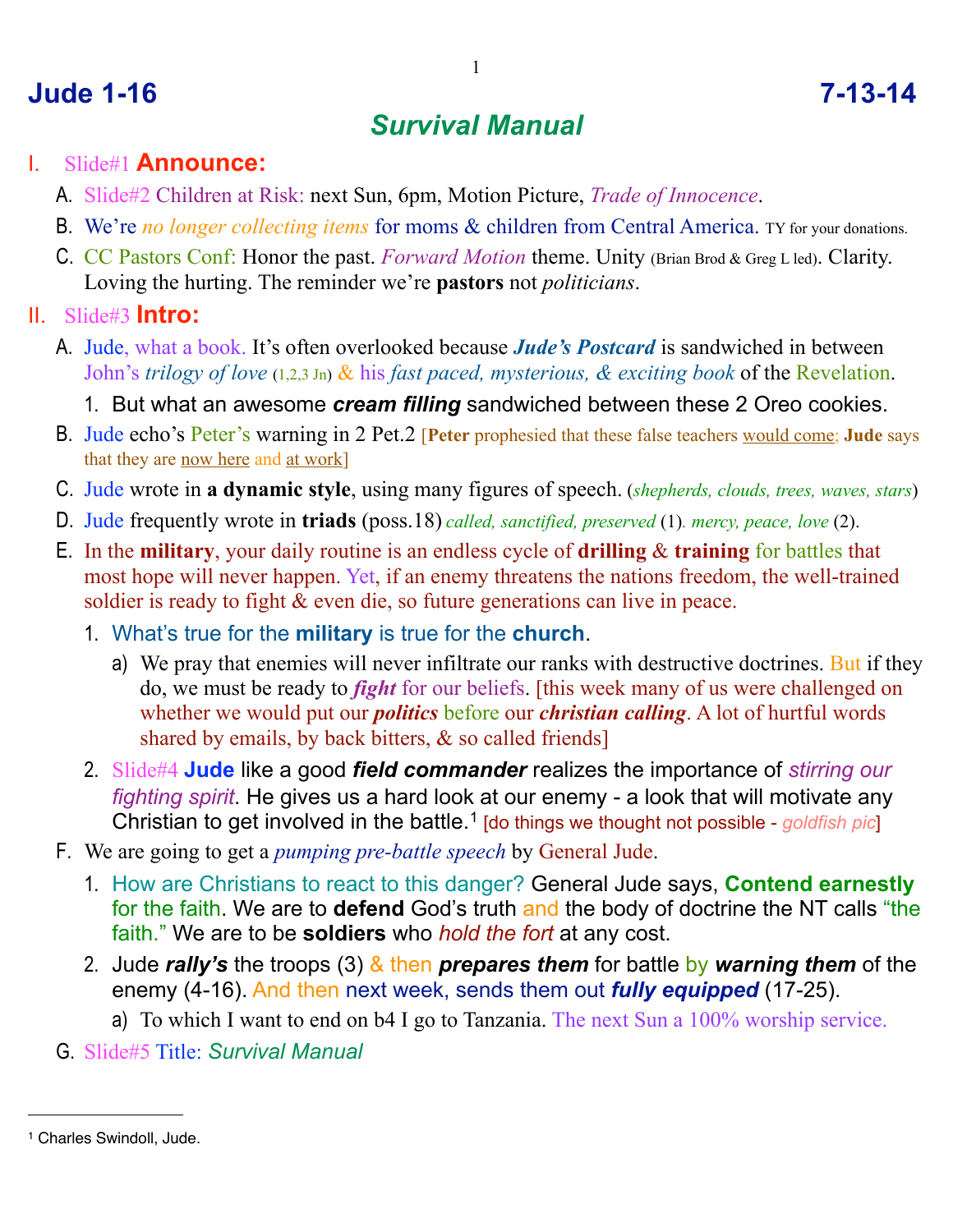- H. Application for us today: The book is a solemn warning to Christians everywhere, since all are subject to the same **doctrinal** and **practical** *errors*.
	- 1. All believers need to avoid the pitfalls of: *denying Christ's lordship, following the fleshly desires, rejecting authority, being divisive, and living for self.*
- I. Outline: The Call to Contend (1-4), The Traitors Tactics (5-16).

# III. Slide#6 **THE CALL TO CONTEND (1-4)**

- A. Slide#7 Who is this Jude? Hey Jude [Paul composed in his car on the way over to see Cynthia & Julian Lennon when John divorced her over his affair w/Yoko Ono. McCartney said, "I started with the idea 'Hey Jules,' which was Julian, don't make it bad, take a sad song and make it better. Hey, try and deal with this terrible thing. I knew it was not going to be easy for him. I always feel sorry for kids in divorces. Julian Lennon discovered the song had been written for him almost 20 yrs later]
- B. Slide#8 (1) Jude the  $\frac{1}{2}$  brother of Jesus, as was James (Mrk6:3; Acts1:13,14 sharing in the prayer mtg b4 Pente)
	- 1. Jude doesn't boast of his human relationship to Christ. (I would)
	- 2. He prefers to call himself a *bond-slave of Jesus Christ and a brother of James*.
- C. Slide#9a **Preserved** remember mom or grandma making *preserves*? Or maybe you do.
	- 1. Why were they called preserves? Because they were preserved against *spoiling*.
	- 2. Fruits in the raw or untreated soon *deteriorate, decay, & perish*. But preserved fruits lasted *indefinitely* because they were impregnated with sugar. Sugar was the secret.
		- a) One cookbook recommended, 1 cup of sugar to 1 cup of fruit. :)
		- b) If we're **preserved** in Jesus Christ...is there anything *sweeter* than that[?2](#page-1-0)
			- (1) We as Christians are called than to be sweet at all times if we're preserved *in Christ.* - *Impregnated* with Christ, *filled* with Him.
	- 3. The word preserved is *tereo* in the orig. It means to *guard* against loss or spoiling.
		- a) The Christian is *watched over* by the Lord & He *guards* & *protects* us.
	- 4. It's interesting Peter uses the same word *tereo* for the word reserved in 1Pet.1:4 we have an inheritance incorruptible...*reserved* in heaven.
		- a) So, we are *preserved* in Christ Jesus, & our inheritance is *reserved* in heaven for us. What security! - *We are preserved; our salvation is reserved; & both words mean to guard against loss or spoiling.*
		- b) All this should make us **sweet** like the One in whom we are preserved.
- D. Slide#9b (3,4) He started out to write them about *Salvation*, but felt impressed to *warn them instead* of some enemy infiltrators that crept into their camp.
	- 1. Like little cockroaches that crawl in at night, unnoticed.

<span id="page-1-0"></span><sup>2</sup> Adapted from: Bread For Each Day, M.R.DeHaan, M.D., Are you God's Preserve? March 27th.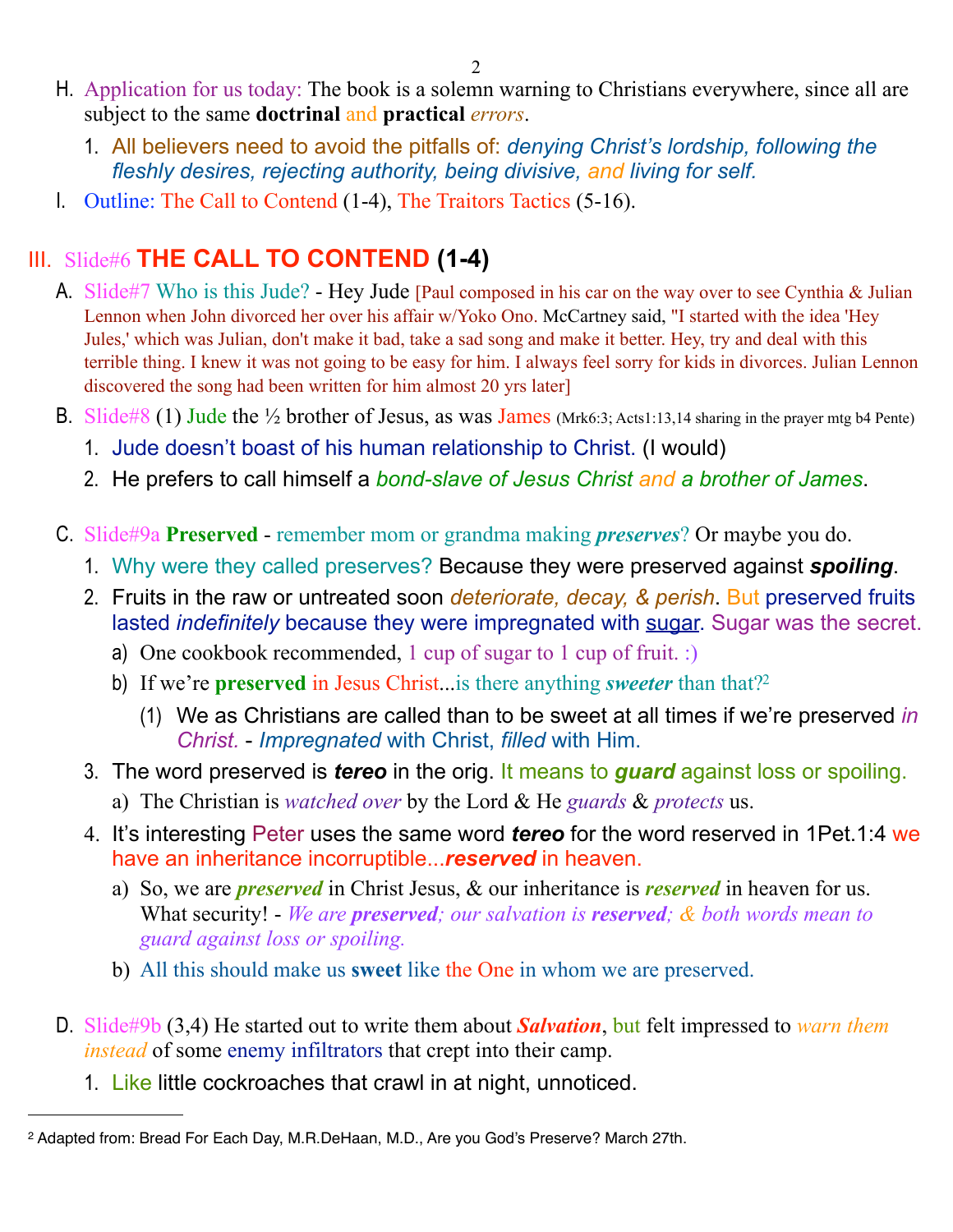- 2. These wicked men were like *a few drops of poison* in the water system of the believers.
	- a) Only one drop of *cheap grace*…what could that hurt?
	- b) Only one drop of *denial*…*like* the incarnation of Christ.
- E. Slide#9c Common salvation this is the *WHOEVER*.<sup>[3](#page-2-0)</sup> For God so loved the world that He gave His only begotten Son, that *WHOEVER* believes in Him should not perish but have everlasting life.
	- 1. It's the [anˈTIPədēz] *antipodes* of a secret society [if live in No.Hemi, *say towards* Aus/NZ, **direct opposite**]
	- 2. It's so open & inviting. Its welcome so wide/vast.
	- 3. It is applicable & appropriate for all. The gospel is not like a river which branches out into different streams, one for the rich, another for the intellectual, & others for the poor & illiterate & the nobodies.
		- a) No, all of us are one in our common need as sinners, so there is one *common salvation*  which avails us all. One that is not only for Kings/Lords & Presidents/Prime Ministers, but also for the *forgotten* on death-row & for *the broken earthenware* of skid row.
- F. Slide#9d (3) Jude rallies the troops to Contend for the faith
	- 1. Contend struggle for, exercise great effort & exertion for something. [LKGNT]
		- a) From the Gk work *epagonizomai* (agonize). Used in athletic contests. The picture of 2 **wrestlers** grappling, sweating, muscles straining, to the point of them bursting as they *agonize* against each other for the prize.
		- b) Don't let anyone *pin your faith* to the ground w/o a struggle.
	- 2. For the faith the complete body of Christian truth concerning God, the Bible, Jesus, sin, redemption, heaven, & so on. [LKGNT]
		- a) It's also a faith delivered once and for all. (3b)
		- b) We can't change one word. They are absolutes. A solid nucleus of truth that can't be *amended, erased, or molded* to suit each new generation's lifestyles.
	- 3. It's possible to **contend** for the faith w/o being *contentious*.
- G. (4) Ever notice that after an exhilarating & refreshing rain, *snails & slugs* come out of hiding. They *slime* their way along, *chewing & devouring* all that is in their path?
	- 1. So with the fresh blowing of *revival* in a church by the H.S. Immediately comes the *spiritual pretenders*, who have made a base profession of grace, to wisk the newborns away. [4](#page-2-1)
- H. Slide#9e (4b) Turn the grace of God into lewdness means they told people that **grace** permitted them to *live as they pleased*.

<span id="page-2-0"></span><sup>3</sup> Adapted from J. Sidlow Baxter, Awake, My Heart, pg. 121.

<span id="page-2-1"></span><sup>4</sup> Adapted from Spurgeon quote.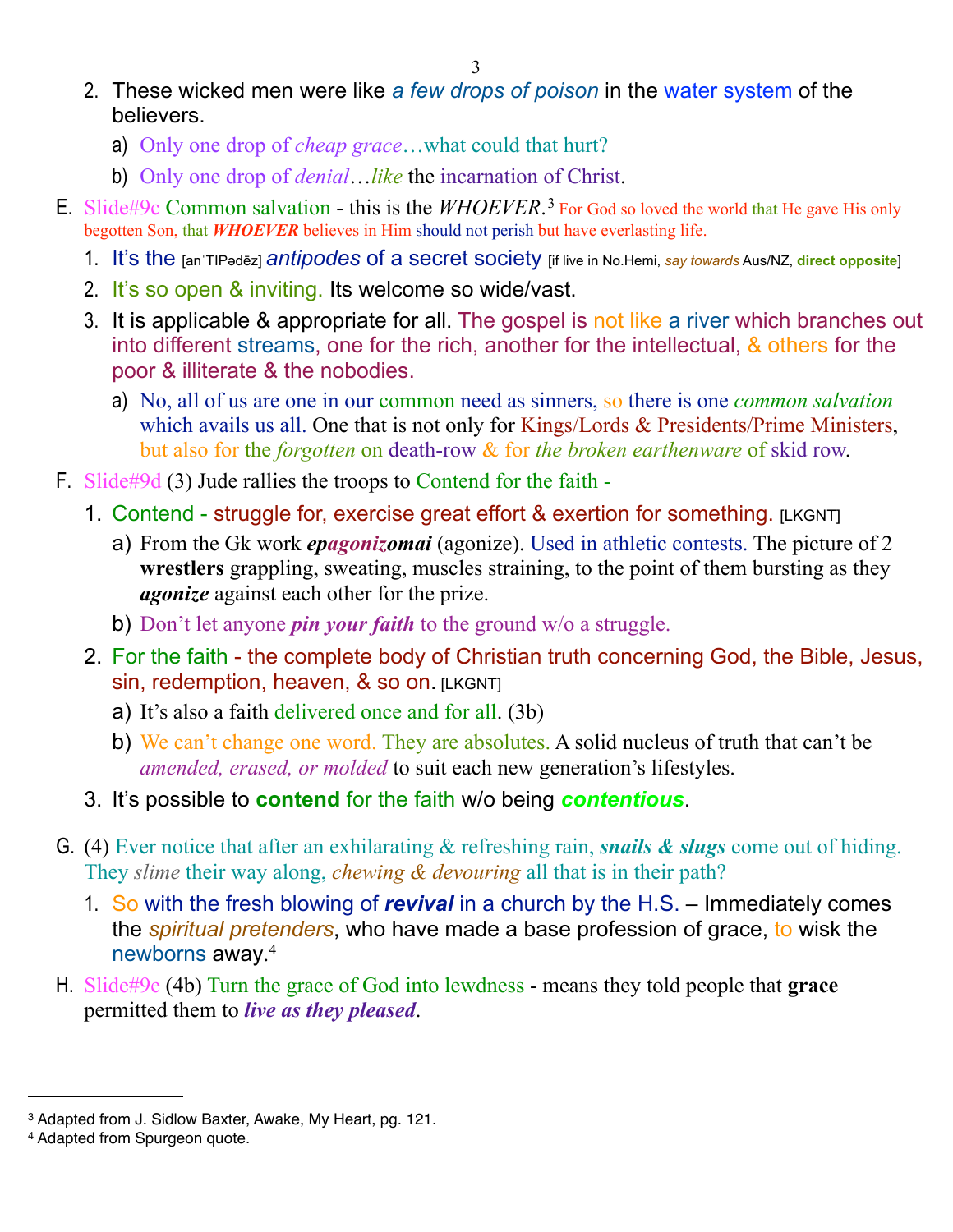1. Turn - means to *transpose*. They transposed grace from a major key to a minor key - from freedom to obey Christ to freedom to sin.

# IV. Slide#10 **THE TRAITORS TACTICS (5-16)**

- A. Jude gives us **4 reasons** not to follow them: *Because of their* End/Mouth/Emptiness/Lifestyle.
- B. Slide#11 BECAUSE OF THEIR **END** (5-7)
	- 1. 1st reason not to follow them was because they were on the same path of judgment the: *Unbelieving Israelites; the Fallen Angels; & the Cities of the plain they were on.*
	- 2. How foolish to follow them down the same path *that you know* is *booby trapped*, has *land mines*, & *a ticking bomb* at the end…with your name on it.
	- 3. (6) These angels who defied God were judged and imprisoned in *tartarus*, a special part of hell.

#### C. Slide#12 BECAUSE OF THEIR **MOUTH** (8-10)

- 1. 2nd reason not to follow them was because they bad mouthed all in authority over them
- D. (8) They didn't hold to **Truth**, but to their own dreams or opinions.
- E. (9) This is to Illustrates the *magnitude* of their blasphemes.
	- 1. Slide#13 This is believed to be taken from the book, *The Assumption of Moses* (also called the Testament of Moses).
	- 2. It is a Jewish apocryphal (doubtful authenticity) pseudepigraphical (*pseude*/false + *epigraphē*/name) work. We have a single 6th-century incomplete manuscript in **Latin** that was discovered in Milan in the mid-19th century and published in 1861. Most scholars date the work to the *early 1st century*.
		- a) The account basically reads, *The Archangel Michael was sent to bury Moses body, when Lucifer intercepted him to claim the body, Michael showed no disrespect to Lucifer but left the matter to the judge of all creatures, saying, "The Lord rebuke you".* 
			- (1) Maybe referring to the example of that in Zech.3:1-5.
			- (2) Josephus said, God hid the body of Moses least it be made an idol, *Nehushtan*.
	- 3. The point Michael, *top-gun-Angel*, carefully weighed his words, even against the wickedest of angels.
		- a) How presumptuous are these apostates to rail against *righteous* angels (8b).
		- b) Application: Why some are free today to say, *I rebuke you Satan, I'll never know.*
- F. (10) If they didn't understand something (like the incarnation) they would criticize it.
	- 1. What they *do know* from their fleshly minds…ends up corrupting them.
	- 2. Slide#14(Vatzlaf)Vaclav Havel, *playwright, essayist, poet, philosopher, dissident & 1st pres* of the Czech Republic said, *"The tragedy of modern man is not that he knows less*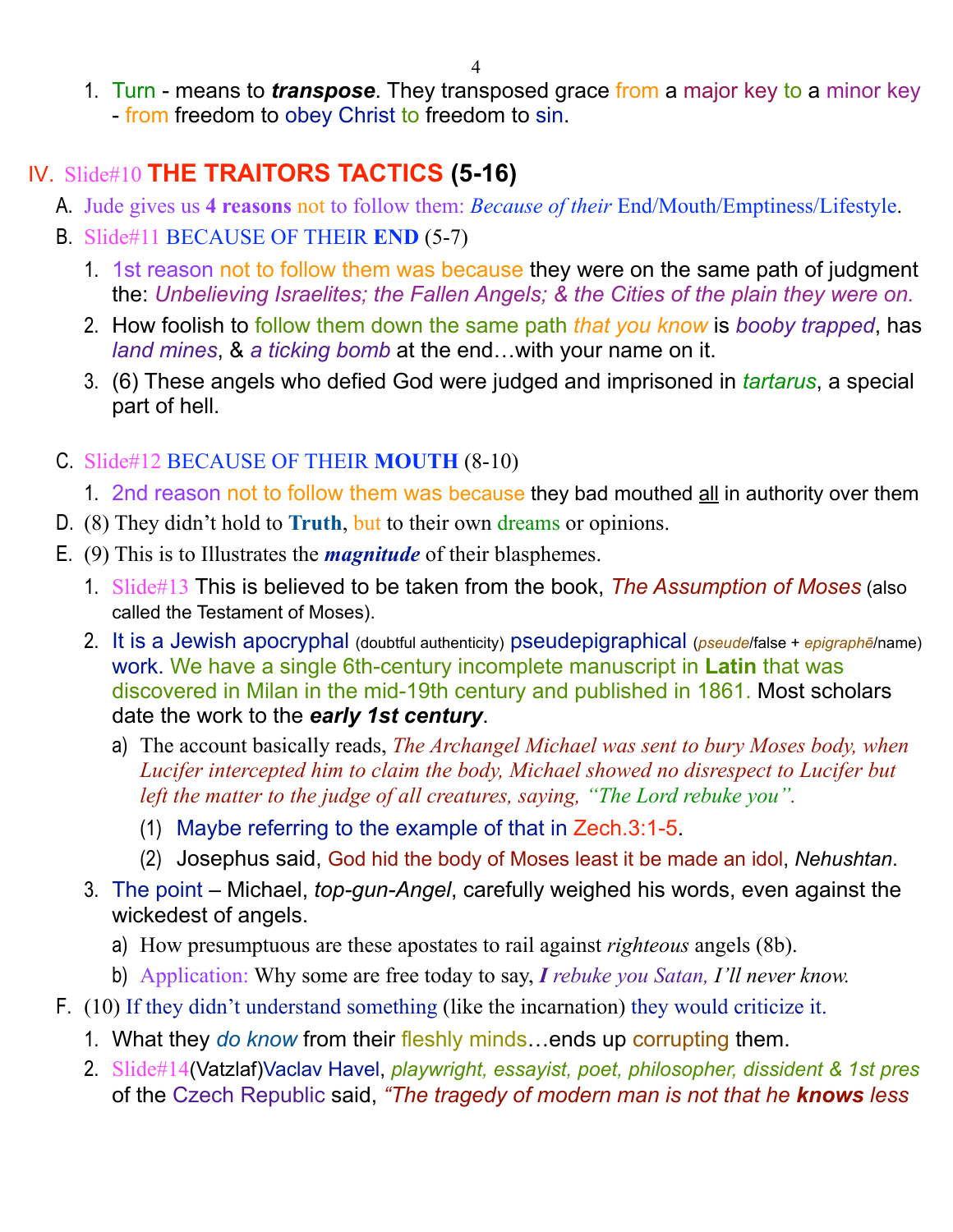#### *and less about the meaning of his own life, but that it bothers him less and less."* [5](#page-4-0)

- G. Slide#15 BECAUSE OF THEIR **EMPTINESS** (11-13)
- H. (11) 3rd reason not to follow them was because they followed in the footsteps of these 3 amigos: **Slide#16** *self-competent Cain; buy-me Balaam; rebellious Korah.*
	- 1. Like self-competent Cain they offered *the first of their works* instead of trusting in the blood of the Lamb. *Gen.4*
		- a) So, the way of Cain is the way of man-made religion, rejecting the revelation of God and the blood of the Savior.
	- 2. Like buy-me Balaam they sell their prophecies for profit. *Num.22-25*
		- a) The *error of Balaam* involved leading others into sin for personal gain.
		- b) Balaam knew the truth but deliberately led Israel into sin that he might make money.
	- 3. Like rebellious Korah they defy the authority of God's chosen vessels of truth. *Num.16*
		- a) Korah and his followers rejected the divine authority given to Moses and tried to assume power for themselves. False teachers promote themselves and override the authority of God's servants.
- I. (12,13) The danger of their religion.
	- 1. MSG *These people are warts on your love feasts as you worship and eat together. They're giving you a black eye - carousing shamelessly, grabbing anything that isn't nailed down. They're - Puffs of smoke pushed by gusts of wind; late autumn trees stripped clean of leaf and fruit, Doubly dead, pulled up by the roots; wild ocean waves leaving nothing on the beach but the foam of their shame; Lost stars in outer space on their way to the black hole.*
	- 2. Spots or stains, or Hidden Reefs. They're like that *1 bad sunflower seed*.
		- a) They have no fear/respect. They fatten themselves. They're doubly dead, ripped up, fruitless trees, ready for the fire. They're foaming at the mouth. They're like shooting stars that shine briefly, then vanish into the darkness, for ever.
	- 3. False teachers promise much, but produce little, *rainless clouds when it is so needed.*
		- a) What we called some cars while cruising Whittier Blvd, *"All show & no go." Pretty on the outside, nothing under the hood where it mattered.*
	- 4. (13) Wow, reserved seats in Hell.
- J. Slide#17 BECAUSE OF THEIR **LIFESTYLE** (14-16)
- K. 4th reason not to follow them? Here's where General Jude shreds their *shoddy sheep shroud*, exposing their filthy garments.
- L. (14,15) Enoch fastens these false teachers to the wall by a wooden stake.

<span id="page-4-0"></span><sup>5</sup> Vaclav Havel, in a letter found by Robert Royal; quoted by Martin Marty in Context (June 1, 1990). Christianity Today, Vol. 34, #13.